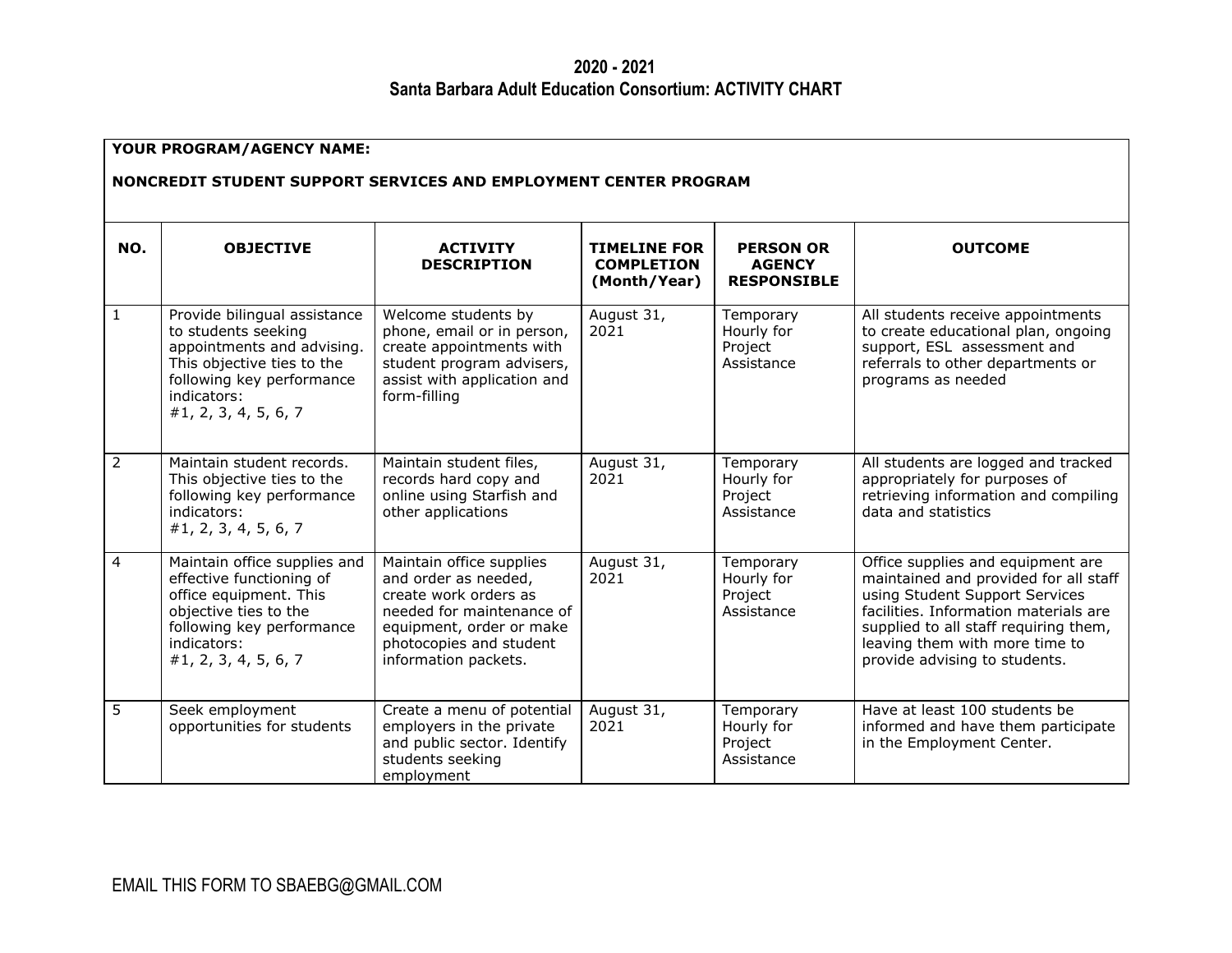**2020 - 2021 Santa Barbara Adult Education Consortium: ACTIVITY CHART**

| 6              | Provide bilingual outreach<br>to community members to<br>inform them about services<br>provided by Noncredit<br><b>Student Support Services</b><br>and Noncredit programs.<br>This objective ties to the<br>following key performance<br>indicators:<br>#1, 2, 3, 4, 5, 6, 7                | Discover and execute<br>inreach / outreach plans<br>along with noncredit<br>program leads. Liaise with<br>School of Extended<br>Learning marketing<br>consultant,                                                                                                                                                                                                                      | August 31,<br>2021 | Temporary<br>Hourly for<br>Inreach /<br>Outreach | An inreach / outreach plan will<br>effectively be enacted that will be<br>targeted towards both native- and<br>non-native English speakers, and<br>particularly towards those students<br>from non-traditional and<br>under-represented backgrounds. |
|----------------|---------------------------------------------------------------------------------------------------------------------------------------------------------------------------------------------------------------------------------------------------------------------------------------------|----------------------------------------------------------------------------------------------------------------------------------------------------------------------------------------------------------------------------------------------------------------------------------------------------------------------------------------------------------------------------------------|--------------------|--------------------------------------------------|------------------------------------------------------------------------------------------------------------------------------------------------------------------------------------------------------------------------------------------------------|
| $\overline{7}$ | Disseminate information in<br>the SBCC and local<br>community and regarding<br>events and services<br>provided by Noncredit<br><b>Student Support Services</b><br>and Noncredit programs.<br>This objective ties to the<br>following key performance<br>indicators:<br>#1, 2, 3, 4, 5, 6, 7 | Create and disseminate<br>fliers, create<br>advertisements,<br>promotion and public<br>service announcements.<br>Deliver presentations on<br>college and school<br>campuses. Contact likely<br>targets by phone and<br>e-mail. Work closely with<br>community, high school,<br>and college contact to give<br>information about Student<br>Support Services and<br>Noncredit programs. | August 31,<br>2021 | Temporary<br>Hourly for<br>Inreach /<br>Outreach | Information will be provided for<br>community members in appropriate<br>locales regarding School of<br><b>Extended Learning Noncredit</b><br>programs and services provided by<br>Noncredit Support Services and<br><b>Employment Center</b>         |
| 8              | Provide information<br>regarding opportunities for<br>educational advancement<br>at SBCC and job / career<br>plans information via<br>appointments with<br>Noncredit Support<br>Services. This objective ties<br>to the following key<br>performance indicators:<br>#1, 2, 3, 4, 5, 6, 7    | Prepare information<br>packets and fliers to<br>college, high school and<br>community members to<br>ensure they know how to<br>find and make<br>appointments with<br>Student Support Services.<br>Provide advising,<br>educational plans, and<br>referrals as appropriate to<br>ESL, Adult High School /<br>GED, or Job & Career<br>Counselling.                                       | August 31,<br>2021 | Temporary<br>Hourly for<br>Inreach /<br>Outreach | Information will be provided for<br>community members in appropriate<br>locations regarding job and career<br>counselling provided by Noncredit<br>Support Services and Employment<br>Center                                                         |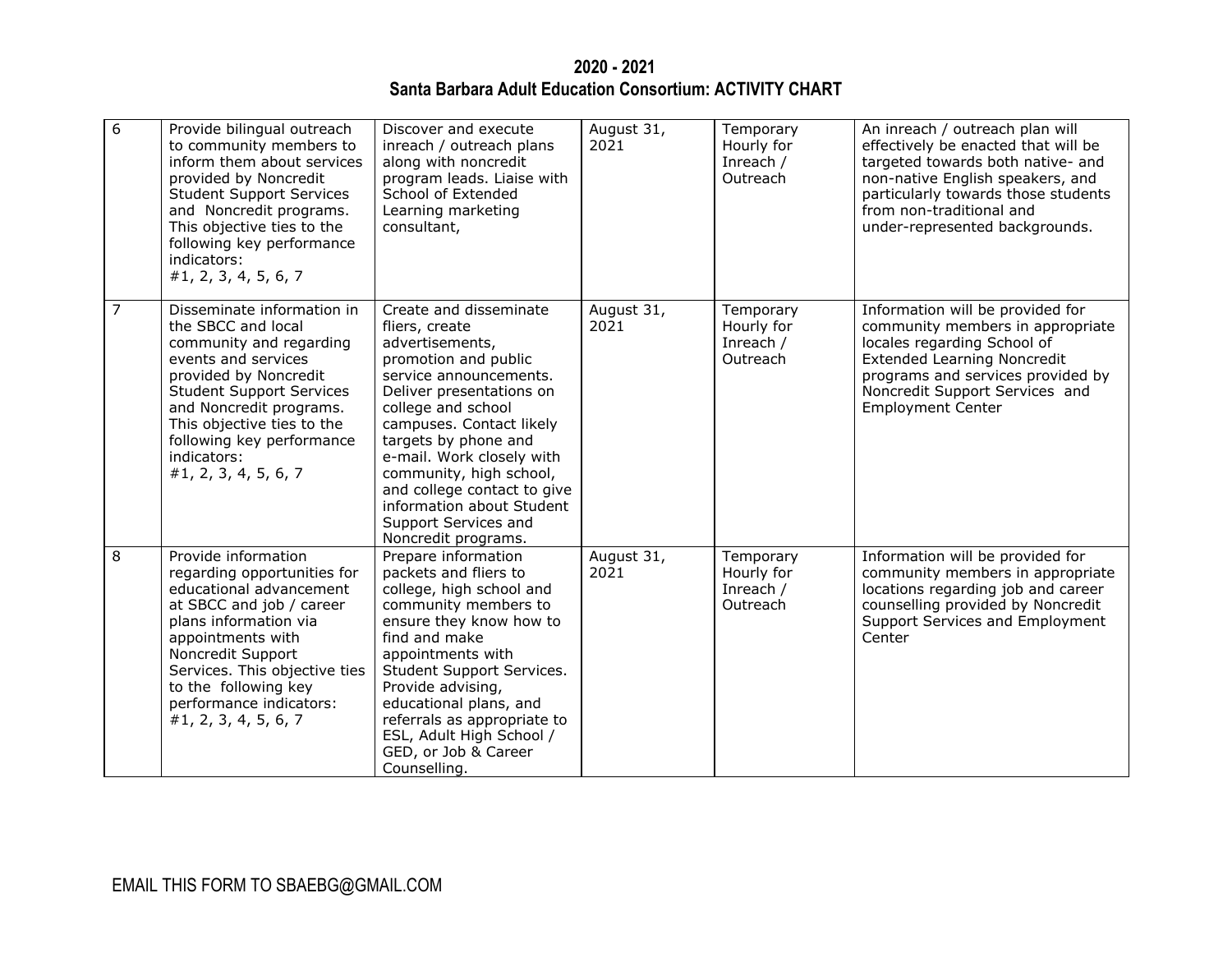**2020 - 2021 Santa Barbara Adult Education Consortium: ACTIVITY CHART**

| 9  | Promote and Illustrate that<br>education is vital for<br>anyone trying to enter the<br>workforce or to be<br>promoted in their jobs.<br>Students with English<br>proficiency, with a High<br>School Diploma, a GED<br>Certificate, with Badges<br>from the Career Skills<br>Institute, will be most likely<br>to be employed. This<br>objective ties to the<br>following key performance<br>indicators:<br>#1, 2, 3, 4, 5, 6, 7 | Outreach to high schools<br>nonprofits, and the public<br>sector in order to identify<br>potential students refer<br>them to Student Services<br>Flyers & Pamphlet<br>Development Flyer and<br>Pamphlet Distribution,<br>contact nonprofits and the<br>community at large                                                                                                                                         | August 31,<br>2021  | Temporary<br>Hourly for<br>Inreach /<br>Outreach | Increase enrollments in AHS/GED,<br>ESL, and other programs by 10%.<br>Secure at least 100 students to<br>participate in the new Employment<br>Center.                                                                                                                                                                                                                                                                                                                                                                                |
|----|---------------------------------------------------------------------------------------------------------------------------------------------------------------------------------------------------------------------------------------------------------------------------------------------------------------------------------------------------------------------------------------------------------------------------------|-------------------------------------------------------------------------------------------------------------------------------------------------------------------------------------------------------------------------------------------------------------------------------------------------------------------------------------------------------------------------------------------------------------------|---------------------|--------------------------------------------------|---------------------------------------------------------------------------------------------------------------------------------------------------------------------------------------------------------------------------------------------------------------------------------------------------------------------------------------------------------------------------------------------------------------------------------------------------------------------------------------------------------------------------------------|
| 10 | Provide outreach<br>information packets, fliers<br>and online information to<br>community regarding<br>educational plan and job /<br>career counselling. This<br>objective ties to the<br>following key performance<br>indicators:<br>#1, 2, 3, 4, 5, 6, 7                                                                                                                                                                      | Purchase folders, copy<br>paper, and office supplies.<br>Duplicate multiple copies<br>of fliers and materials for<br>information packets for<br>students.                                                                                                                                                                                                                                                         | August 31,<br>2021  | Non-instructional<br>supplies                    | NC Student Support Services and<br>Employment Center will have<br>means to provide outreach to<br>community members, and<br>information folders to students.                                                                                                                                                                                                                                                                                                                                                                          |
| 11 | Students will meet with a<br>consultant and be trained<br>in resume writing and soft<br>skills development.<br>Ongoing classroom regular<br>curriculum instruction.<br>This objective ties to the<br>following key performance<br>indicators:<br>#1, 2, 3, 4, 5, 6, 7                                                                                                                                                           | Students will meet with a<br>consultant and be trained<br>in resume writing and soft<br>skills development.<br>Ongoing classroom regular<br>curriculum instruction.<br>Including one on one soft<br>skills counseling, resume<br>writing, and job interview<br>preparation. Implement<br>"interactive" career<br>coaching workshops,<br>creating a pathway to<br>career strategy badge<br>program. Provide one on | January 31,<br>2021 | Career Coach                                     | The Career Coach will help<br>students develop basic employment<br>skills with the ultimate goal of<br>employment or career<br>advancement. Students will build<br>their confidence as student and<br>employee. Students will be better<br>informed of the resources that<br>SBCC School of Extended Learning<br>have for free, and receive guidance<br>leading to an easy transition to<br>credit campus based on individual<br>goals. Students will also be referred<br>to our partners in CSI, One Stop,<br>and Career Counseling. |